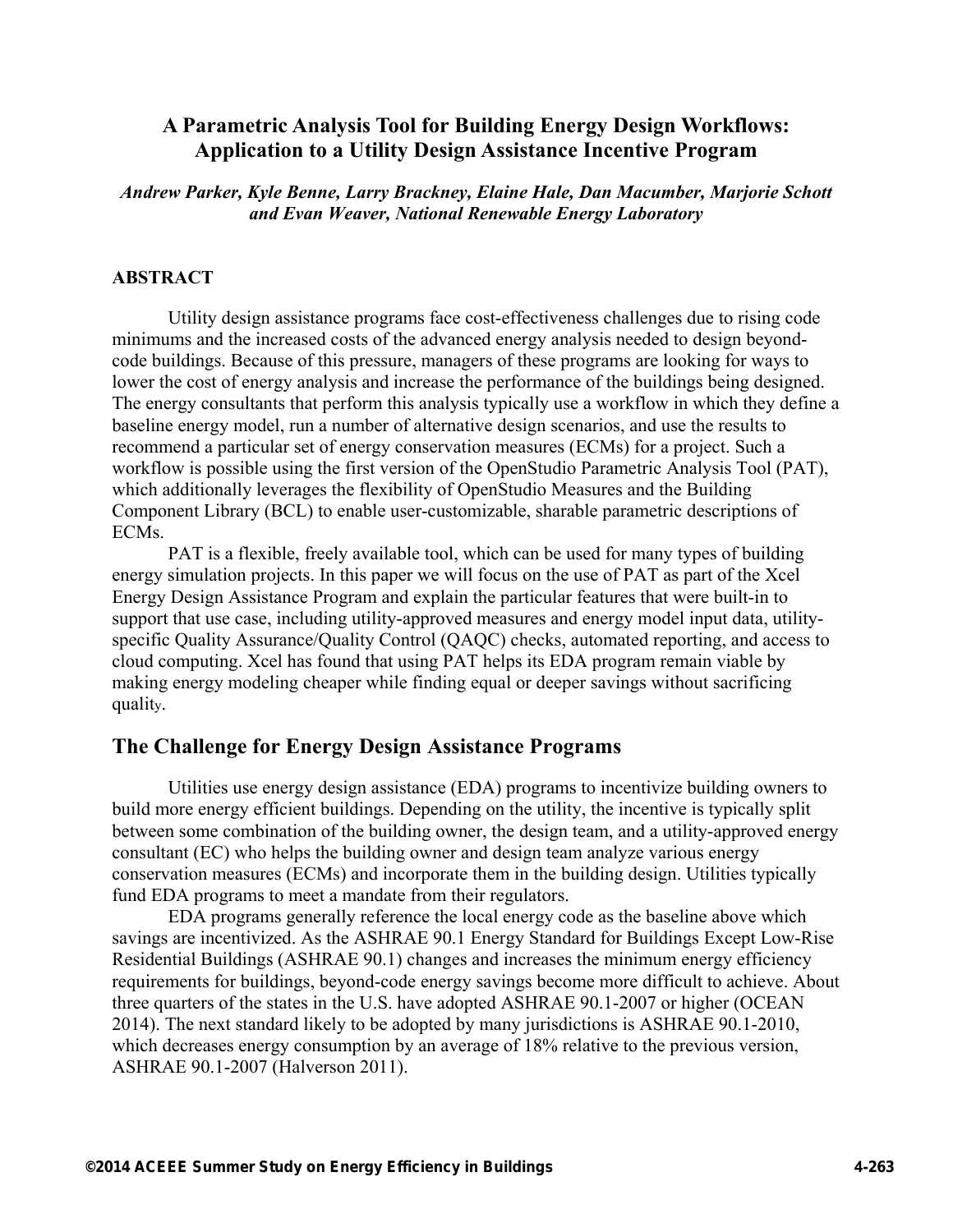Xcel Energy is a large investor-owned electric and natural gas company with annual revenues of \$10.1 billion that operates in 8 Western and Midwestern states (Xcel Energy). In the case of Xcel Energy's EDA program, projects currently average 30% electricity demand savings, 28% electric energy savings, and 30% natural gas energy savings beyond ASHRAE 90.1-2007. The adoption of more stringent ASHRAE 90.1-2010 will make it more difficult for energy consultants (ECs) to find beyond-code savings. Further complicating Xcel Energy's problem was the requirement to open the EDA program to a larger group of ECs, which increased the need for more efficient Quality Assurance and Quality Control (QAQC) processes.

In order to maintain cost-effectiveness and value to rate-payers, the Xcel EDA program needed to adapt to increasingly high minimum energy efficiency standards by making energy modeling cheaper and enabling ECs to find deeper energy savings without sacrificing the quality or credibility of the program.

### **Selecting an Energy Modeling Platform**

In order to meet their needs, Xcel decided to first identify a standardized energy modeling platform to create consistency across ECs. Xcel wanted to follow the California Energy Commission's (CEC) move to EnergyPlus as their required energy modeling engine for commercial buildings. After deciding on EnergyPlus, Xcel evaluated various modeling platforms using the engine. Xcel's evaluation criteria were that the tools be open source and transparent, enable efficient model creation, and provide flexible and extensible analysis capability. CEC's adoption of the platform along with increased application by DOE, NRCan, and the private sector gave Xcel confidence that OpenStudio would be funded and improved for the foreseeable future. Based on these criteria, Xcel selected OpenStudio, DOE's flagship energy modeling platform (OpenStudio).

With an energy modeling platform selected, Xcel identified three key areas where it could reduce the cost of energy modeling: providing ECs with easy access to common energy modeling inputs, providing ECs with a quick method of analyzing the impact of common ECMs, and providing both ECs and Xcel tools for automating basic QAQC of models.

### **Distributing Standardized Measures and Modeling Input Data**

Creating standardized modeling inputs was fairly easy. Xcel took key information like building constructions, spaces, internal loads, and schedules from ASHRAE 90.1, DOE's Reference Buildings, and other key references, and putting it into OpenStudio energy model format (Deru et al.). The real difficulty was distributing this content to ECs, and doing so in a manner that made the content easy to access and easy to determine whether or not the EC was using the most up-to-date content.

A web tool called the Building Component Library (BCL) that is part of the OpenStudio modeling platform (accessible at bcl.nrel.gov) helped Xcel address this need. The BCL is an online database to store and share and modeling input data and Measures. (For the duration of this paper, the term Measure refers to a small, self-contained OpenStudio script which can procedurally alter energy models to represent a given ECM). The BCL allows anyone to create a group, upload content, and share content by either making that content public or sharing the content with other members of their group (for which they control membership). Users of the OpenStudio Application and Parametric Analysis Tool can access BCL content directly from the GUI. In Figure 1 below, a user is searching for Measures related to "Electric Lighting Controls."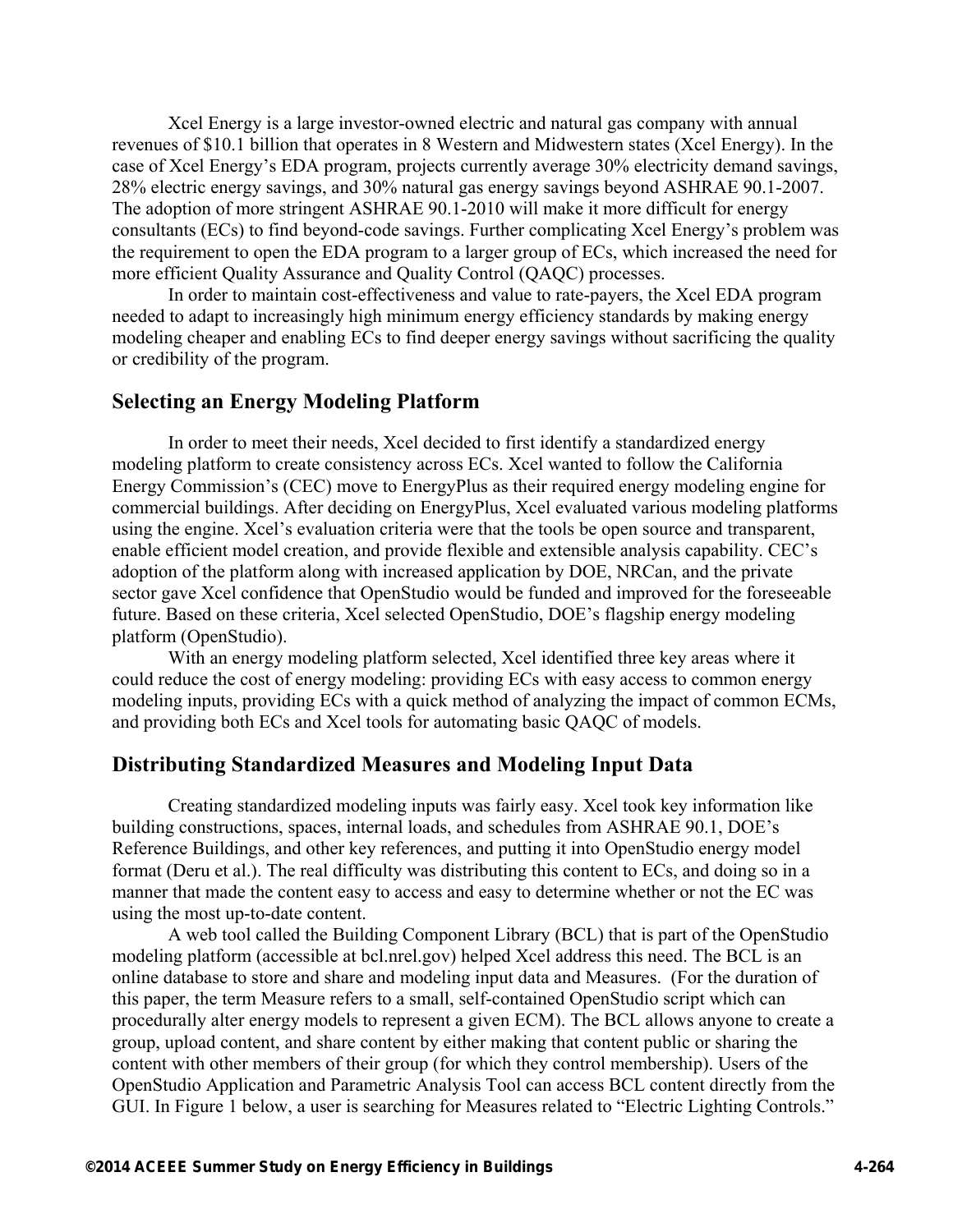

Figure 1. Accessing Measures on the BCL from PAT.

One of BCL's key features, versioning of content, is very important for Xcel. If an EC finds a mistake in an existing Measure, Xcel can quickly change the Measure to fix the mistake and upload it to BCL. From that point onward, whoever downloads the Measure will get the latest, corrected version. Also, ECs who already have an older version can simply go into PAT and see a notification that this Measure has a new version available, and can click a button to update the Measure in their existing analysis. This ability to instantaneously disseminate energy modeling content in a format that is immediately accessible to ECs directly in their modeling platforms enables utilities to communicate information without the tremendous overhead of traditional methods.

# **Parametric Analysis of Energy Conservation Measures**

Running parametric studies to determine the impact of various ECMs early in the design process is where an EC provides the most value, and where experience has shown that most modeling time is spent. Historically, the process has been limited to either:

- 1. Manually hand-editing the baseline and saving the new model as a variation.
- 2. Using a limited set of built-in ECMs to run simple parametric studies.
- 3. Using text-substitution scripts to parametrically modify the input files.

Each of these variations has its own drawback; manually hand-editing files is slow and tedious, built-in ECMs are by their nature not easily modified and therefore limit to the user to investigating a small number of fixed design options, and text-substitution scripts, while powerful and flexible, can be difficult for a small EC firm to create and maintain, and are often limited to value-substitution ECMs as opposed to major changes like swapping out entire HVAC systems. Outcomes can also vary significantly based on the modeler's expertise, and best practices for modeling specific ECMs can be difficult to share within a firm, let alone across firms.

The solution Xcel was looking for needed the ease-of-use and speed of built-in ECMs combined with the power and flexibility of the text-substitution scripts. These needs were well aligned with the extensible model transformation capability contained within OpenStudio, and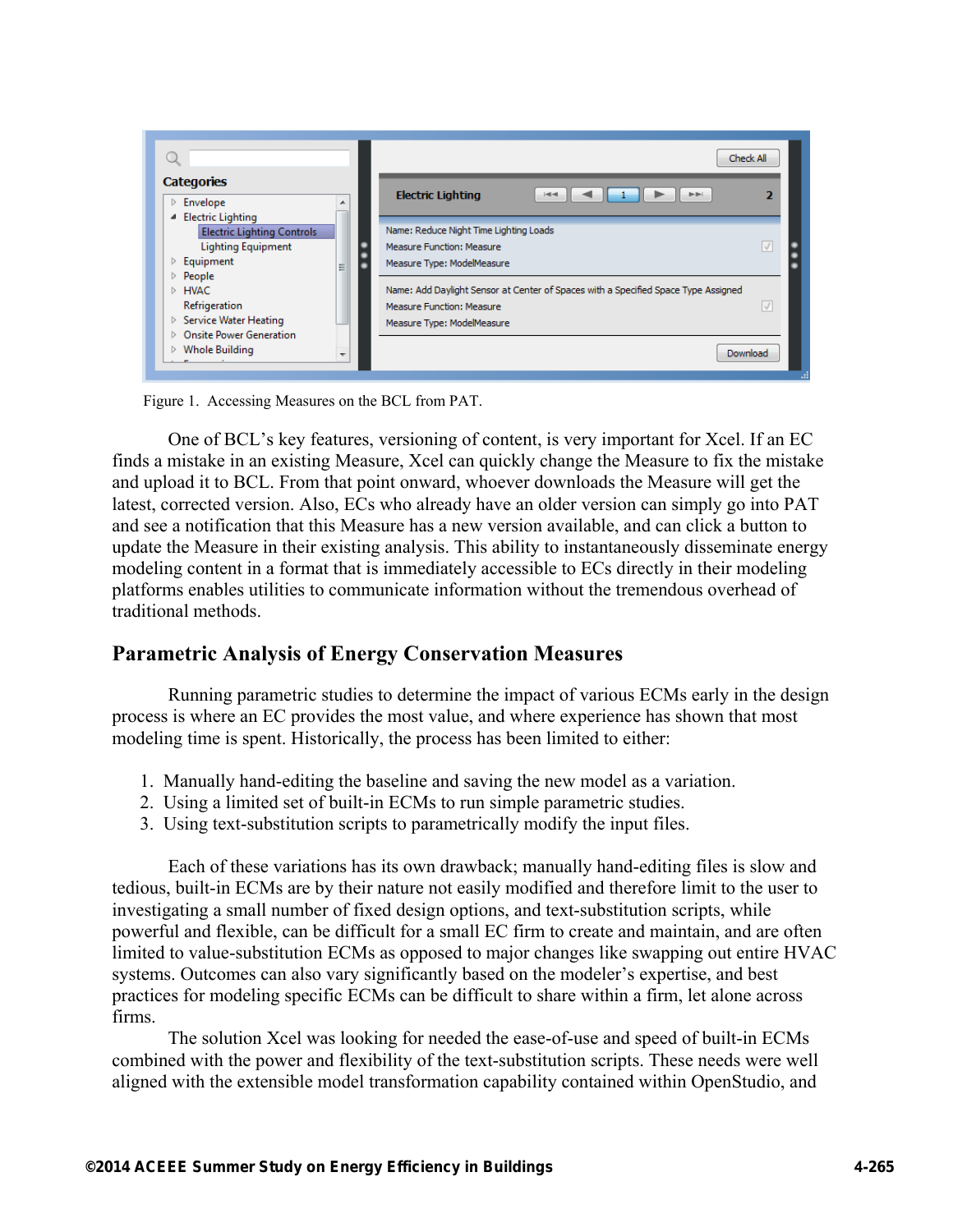they provided a market-driven set of requirements to define a formal structure for OpenStudio Measures and the OpenStudio Parametric Analysis Tool (PAT) that would use them.

# **An Introduction to PAT**

OpenStudio is a Software Development Kit (SDK) designed for energy modeling. It is a library of energy-modeling-specific programming commands that can be used to efficiently create or modify models, manage individual or multiple simulations, and visualize results. After reviewing Xcel and other stakeholders' need for an easy-to-use yet customizable way to communicate ECMs, the OpenStudio team defined a standardized template for a small program, or Measure, written using SDK commands, that could modify an energy model to reflect the application of an ECM. Measures written in this way may be directly used by PAT, OpenStudio's graphical user interface (GUI) for assessment of their energy and economic performance.

A fundamental design goal of PAT was to make application of Measures "drag and drop" simple, with comparison of design alternatives presented in an easy to understand format. PAT's interface utilizes a tabbed workflow that leads the user through key tasks that include specifying the model and measures, defining design alternatives, running simulations, and viewing key results.

The first step in creating a parametric analysis using PAT is to select a baseline OpenStudio energy model input file. Baseline models can be created using a number of OpenStudio-based tools including the DOE Asset Score Tool, concept3D's simuwatt mobile auditing tool, or the OpenStudio SketchUp Plug-In and Application. Measures are included in the analysis by dragging and dropping them from the library pane of the GUI. In Figure 2 the user drags in the Measure called "Replace Forced Air System with Baseboard Heaters." The user may drag in multiple copies of the Measure to specify a range of inputs. For example, a user could include several copies of a Measure to lower lighting power density, and set their respective user inputs to 10%, 20%, and 30% reduction.

| <b>Organize and Edit Measures for Project</b>                                                | <b>Measure Library</b><br><b>Edit</b>            |             |
|----------------------------------------------------------------------------------------------|--------------------------------------------------|-------------|
| <b>Select Your Baseline Model</b><br>Baseline Model.osm<br>Browse                            | <b>BCL Measures</b>                              | My Measures |
| <b>OpenStudio Measures</b>                                                                   |                                                  |             |
|                                                                                              | <b>Energy Recovery</b>                           |             |
| New Measure Group (One measure from this group can be applied to each design alternative)    | <b>Distribution</b>                              |             |
| Drop Measure From Library to Create a New Measure Group                                      | ▶ Ventilation                                    |             |
| New Always Run Measure (This measure is applied to the baseling and all design alternatives) | <b>Whole System</b>                              |             |
| Drop Measure From Library to Create a New Always Run Measure                                 | CAV with Reheat to VAV with Reheat Air Handler   |             |
| <b>EnergyPlus Measures</b>                                                                   | Constant Speed to Variable Speed Pump            |             |
| <b>Reporting Measures</b>                                                                    | Import Refrigeration Cases and Walkins           |             |
|                                                                                              | Replace Forced Air System with Baseboard Heaters |             |

Figure 2. Adding a Measure to an analysis.

Once the Measure has been added to the project, the user can set the inputs that the author of the Measure made available. Measure arguments vary and will often include a combination of engineering and economic inputs that are used by the simulation and life cycle economic analysis. In Figure 3 the user can input the name of the air system to be replaced with electric baseboard heaters. Additional air systems that may exist in the model will not be affected.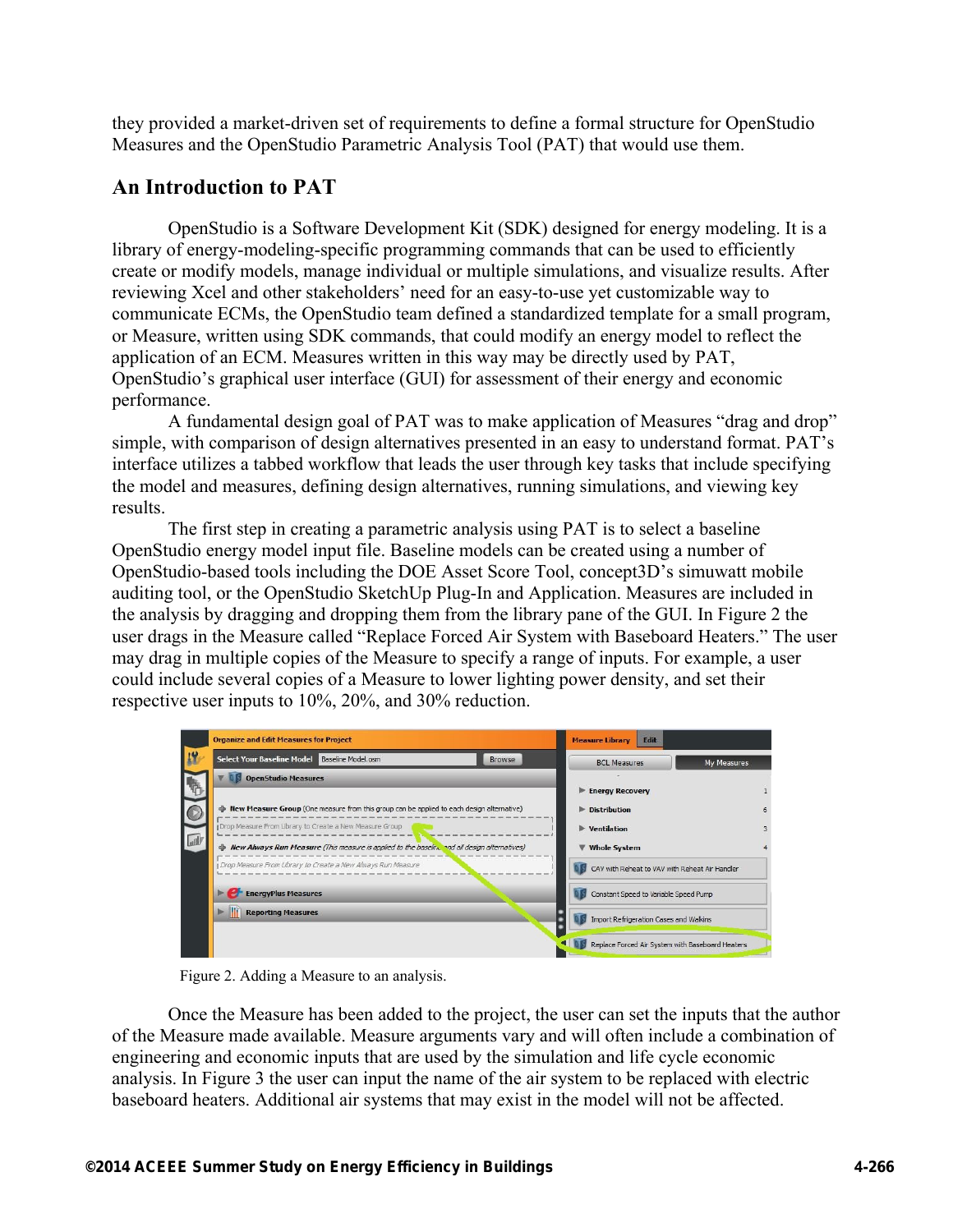

Figure 3. Setting user inputs for a Measure.

After adding all Measures to be considered, the user proceeds to PAT's second tab and defines design alternatives comprised of the baseline model with one or more Measures. It is important to note that the user can create design alternatives with as few or many Measures as desired, and in a variety of combinations. A single button press enables the rapid creation of one design alternative for each Measure applied to the baseline. Groups of measures may be applied simultaneously by selecting multiple measures and pressing the "Create One With Selected Measures" button. In Figure 4 the user has created one design alternative including the "Reduce Building LPD by 22%" Measure, and another design alternative including that Measure plus the "Replace PVAVR System" Measure. The initial interface design deliberately avoided adding a "Make Design Alternatives for Every Combination of Measures" button, as the full factorial analysis problem quickly becomes unmanageable, but this capability is possible through the underlying SDK.



Figure 4. Creating design alternatives including one or more Measures.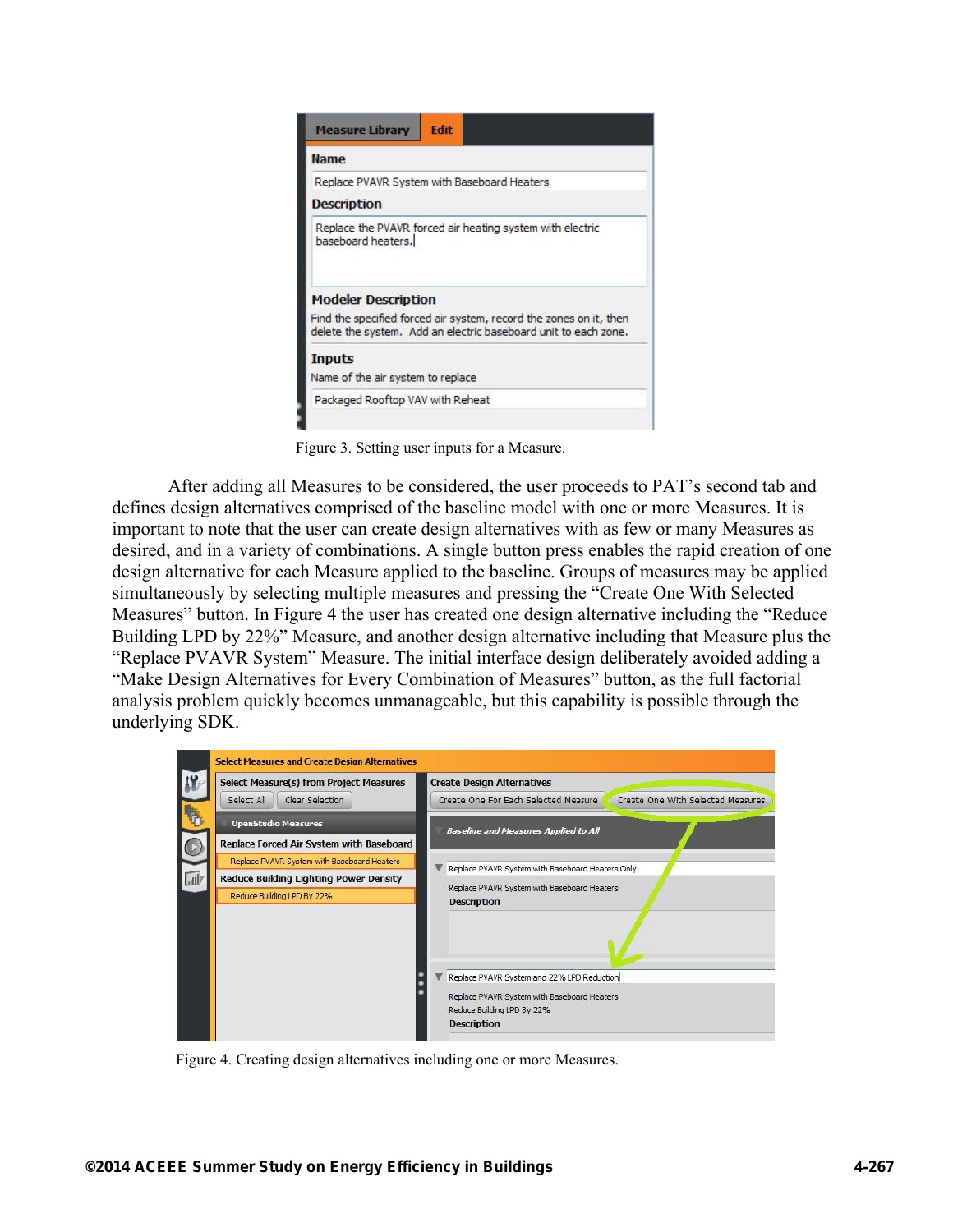Once the design alternatives have been created, the user proceeds to PAT's third tab to run the simulations. At its simplest, this tab allows the user to press a "start" button to run parallel simulations across multiple cores on the user's computer. A progress bar and messages related to each design alternative are updated as the analysis progresses as shown in Figure 5.

|              | <b>Run Simulations</b>                                                                                                                                                                                                                                                                                                                                                                                                                                                                                                                                 |                      |                      |                     |             |                      |               |
|--------------|--------------------------------------------------------------------------------------------------------------------------------------------------------------------------------------------------------------------------------------------------------------------------------------------------------------------------------------------------------------------------------------------------------------------------------------------------------------------------------------------------------------------------------------------------------|----------------------|----------------------|---------------------|-------------|----------------------|---------------|
| 19           | <b>Running Locally</b>                                                                                                                                                                                                                                                                                                                                                                                                                                                                                                                                 |                      |                      | <b>38% Complete</b> |             | <b>Turn On Cloud</b> |               |
|              | Select All<br><b>Clear Selection</b>                                                                                                                                                                                                                                                                                                                                                                                                                                                                                                                   |                      |                      |                     |             |                      | $\bigcirc$ Al |
|              | Baseline                                                                                                                                                                                                                                                                                                                                                                                                                                                                                                                                               | 2014-Mar-05 19:03:00 | Finished             | 0 NAs               | 41 Warnings | 0 Errors             | G             |
| $\mathbb{L}$ | Implement Night Time Thermostat Setback Alternative Only                                                                                                                                                                                                                                                                                                                                                                                                                                                                                               | 2014-Mar-05 19:03:00 | Finished             | 0 NAs               | 41 Warnings | 0 Errors             | G             |
|              | Delamp Light Fixtures Alternative Only                                                                                                                                                                                                                                                                                                                                                                                                                                                                                                                 | 2014-Mar-05 19:03:00 | Finished             | 0 NAs               | 53 Warnings | 0 Errors             | G             |
|              | Add Occupancy Sensors to Lights Alternative Only                                                                                                                                                                                                                                                                                                                                                                                                                                                                                                       | 2014-Mar-05 19:08:43 | Running              | 0 NAs               | 7 Warnings  | 0 Errors             | œ             |
|              | Add Occupancy Sensors to Lights Alternative                                                                                                                                                                                                                                                                                                                                                                                                                                                                                                            |                      | 2014-Mar-05 19:08:43 | Idle                |             | 0 Warnings           | 0 Errors      |
|              | Initial Condition: The building has several areas where occupancy sensors could be used to reduce lighting energy by turning off the lights while no occupants are present.<br>Final Condition: Add occupancy sensors to 0 spaces in the building. The total cost to perform this is \$200 per space, for a total cost of \$0<br><b>Info: 0.85</b><br>Info: 07:00:000.007:45:000.292516:15:000.992518:00:000.487524:00:000.0<br>Info: 07:00:000.007:45:000.24862516:15:000.84362518:00:000.41437524:00:000.0<br>Info: 24:00:000.0<br>Info: 24:00:000.0 |                      |                      |                     |             |                      |               |
|              | $\blacktriangleright$ EnergyPlus                                                                                                                                                                                                                                                                                                                                                                                                                                                                                                                       |                      | 2014-Mar-05 19:09:00 | Processing          |             | 0 Warnings           | 0 Errors      |
|              | Replace 32W T8 Lamps with 25W T8 Lamps Alternative Only                                                                                                                                                                                                                                                                                                                                                                                                                                                                                                | 2014-Mar-05 19:08:46 | Running              | 1 NA                | 6 Warnings  | 0 Errors             | o             |
|              | Reset Hot Water Temperature Based on OA Temperature Altern. 2014-Mar-05 19:08:59                                                                                                                                                                                                                                                                                                                                                                                                                                                                       |                      | Running              | 0 NAs               | 7 Warnings  | 0 Errors             | G             |
|              | ReduceSpaceInfiltrationByPercentage Alternative Only                                                                                                                                                                                                                                                                                                                                                                                                                                                                                                   | <b>Not Started</b>   | Waiting              | 0 NAs               | 0 Warnings  | 0 Errors             | G             |
|              | Install Aerators on Faucets to Reduce Water Flow Rate Alternat Not Started                                                                                                                                                                                                                                                                                                                                                                                                                                                                             |                      | Waiting              | 0 NAs               | 0 Warnings  | 0 Errors             | G             |

Figure 5. Simulating design alternatives and assessing progress.

In addition to modifying energy models to reflect the impact of an ECM, Measures may be written to help energy modelers quickly and reliably visualize key results or find modeling errors. When properly authored, Measures may report errors directly in the PAT Run tab. By expanding an entry for a design alternative, as shown in Figure 6, the user can quickly see the state of a particular simulation along with what changes (if any) the Measure made to the baseline model. This becomes a valuable diagnostic tool for the modeler.

| <b>V</b> OAOC Check                                                                                                                                                                                               | 2014-Mar-05 23:41:05 | Failed               | 0 NAs | 4 Warnings | 1 Error    | G       |
|-------------------------------------------------------------------------------------------------------------------------------------------------------------------------------------------------------------------|----------------------|----------------------|-------|------------|------------|---------|
| <b>V</b> QAQC Check<br>Error: Less than 5% of the building is unconditioned space.<br>$\overline{\text{ind}}$ : Zone 3 has an LPD > 3 W/ft $^2$ 2.<br>Warni<br>ing: Zone 4 has an LPD $>$ 3 W/ft $^2$ 2.<br>Warni |                      | 2014-Mar-05 23:41:05 | Idle  |            | 4 Warnings | 1 Error |
| $nq$ : Zone 5 has an LPD > 3 W/ft $^2$ 2.<br>Warni<br>Warning: Zone 8 has an LPD $>$ 3 W/ft $^2$ 2.                                                                                                               |                      |                      |       |            |            |         |

Figure 6. Output messages from a Measure.

For larger analyses, PAT includes the capability to manage simulations on the Amazon Elastic Compute Cloud (EC2). For roughly \$2.00/hr, users can rent one compute node with 16 processors (typical laptops and desktops have 2 to 8 processors). A single node is reserved for use as a server that distributes tasks to worker nodes, stores results in a database, communicates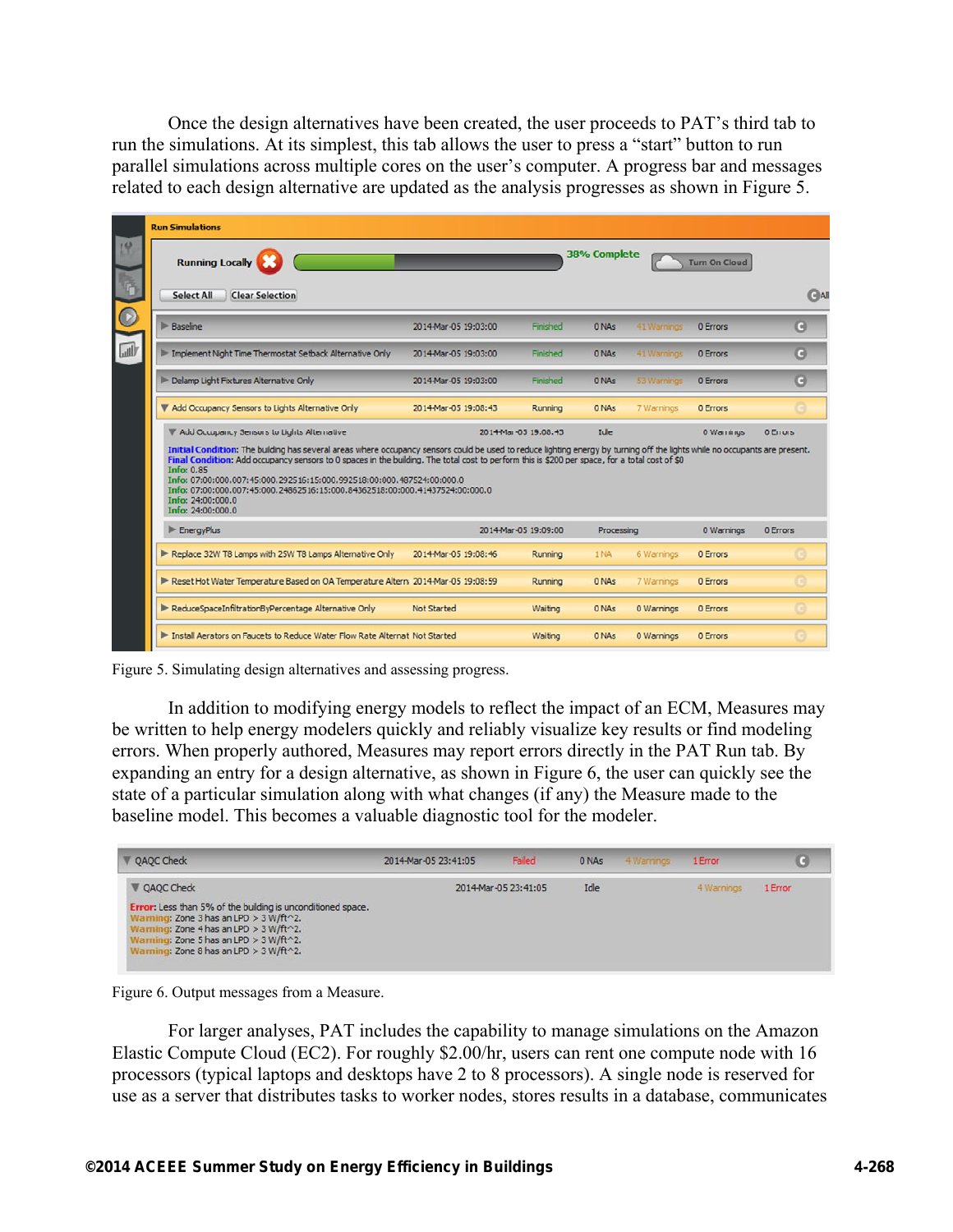with the PAT client, and supports a light web service for monitoring the status of an analysis. Users may rent up to 19 compute nodes at a time. Using this capability, users can run large parametric studies  $(16 \times 19) = 304$  simulations in parallel) in a fraction of the time it would take on their own computer, and at a fraction of the cost of the user's own time. This feature gives energy modelers access to computational capability that might otherwise be too expensive for them to purchase and maintain on their own, and is key in avoiding the simulation time bottleneck that users often cite as a major barrier to adoption of tools based on the EnergyPlus simulation engine.

Once the simulations have finished, users can proceed to the last tab of PAT to review summary results. In Figure 7, users can see the impact of each Measure on the performance of the baseline model. Users can also open the resulting models in the OpenStudio Application or the OpenStudio SketchUp Plugin to review the models to make sure the Measures worked as intended.

| View:                                                                           | Calibration<br>Standard                                                    |                                                            |                                        |                                                                                |                                                                                                  |                                                     |                                               |                                                                   |                                     |                                           |
|---------------------------------------------------------------------------------|----------------------------------------------------------------------------|------------------------------------------------------------|----------------------------------------|--------------------------------------------------------------------------------|--------------------------------------------------------------------------------------------------|-----------------------------------------------------|-----------------------------------------------|-------------------------------------------------------------------|-------------------------------------|-------------------------------------------|
| <b>Design</b><br><b>Alternative</b><br><b>Name</b>                              | <b>Intensity</b><br>(kBtu/ft2-yr)                                          | <b>Energy Use Peak Electric</b><br>Demand<br>(kW)          | Electricity<br>(kWh)                   | <b>Natural Gas</b><br>ConsumptionConsumptionConsumptionConsumptionCapital Cost | <b>District</b><br>Cooling<br>(Million Btu) (Million Btu) (Million Btu)                          | <b>District</b><br>Heating                          | (s)                                           | <b>First Year Annual Utility</b><br>Cost<br>(s)                   |                                     | <b>Total LCC</b><br>(s)                   |
| Baseline                                                                        | 17                                                                         | 31                                                         | 90,436                                 | $\circ$                                                                        | $\sigma$                                                                                         | $\circ$                                             | $\Omega$                                      | 10,039                                                            |                                     | 292,218                                   |
| <b>Design</b><br><b>Alternative</b><br><b>Name</b>                              | <b>Energy Use</b><br><b>Intensity</b><br><b>Reduction</b><br>(kBtu/ft2-yr) | <b>Peak Electric</b><br>Demand<br><b>Reduction</b><br>(kW) | Electricity<br><b>Savings</b><br>(kWh) | <b>Natural Gas</b><br><b>Savings</b>                                           | <b>District</b><br><b>Cooling</b><br><b>Savings</b><br>(Million Btu) (Million Btu) (Million Btu) | <b>District</b><br><b>Heating</b><br><b>Savings</b> | <b>Capital Cost</b><br><b>Increase</b><br>(5) | <b>First Year Annual Utility</b><br>Cost<br><b>Savings</b><br>(s) | <b>Simple</b><br>Payback<br>(years) | <b>Total LCC</b><br><b>Savings</b><br>(s) |
| <b>Implement Night</b><br><b>Time Thermostat</b><br>Setback<br>Alternative Only | $\circ$<br>0%                                                              | $\circ$<br>0%                                              | 8<br>0%                                | $\circ$<br>$-$                                                                 | $\circ$<br>$-$                                                                                   | $\Omega$<br>100%                                    | $\circ$<br>$\qquad \qquad -$                  | $\mathbf{1}$<br>0%                                                | $\circ$                             | 14<br>0%                                  |
| Delamp Light<br><b>Fixtures</b><br>Alternative Only                             | $\overline{4}$<br>26%                                                      | 10<br>31%                                                  | 23,761<br>26%                          | $\circ$<br>$-1$                                                                | $\circ$<br>$\sim$                                                                                | (0)<br>(8%)                                         | 4,675<br>$-$                                  | 2,638<br>26%                                                      | $\overline{2}$                      | 41,391<br>14%                             |

Figure 7. Comparing baseline and design alternative simulation results.

# **Using Measures for Reporting and QAQC**

OpenStudio Measures take on a broader meaning when we consider that they may not only transform building models, but also the data associated with them. In the previous section, we described how Measures can "self report" the actions they have taken. Another class of Measures exists; these Reporting Measures post-process simulation results. Such Measures can be applied within a simulation workflow to produce outcomes that supplement standard results reporting from EnergyPlus. These can include anything from sophisticated analysis of time series data to custom plots that enhance the modeler's understanding of a simulation's behavior as illustrated in Figure 8.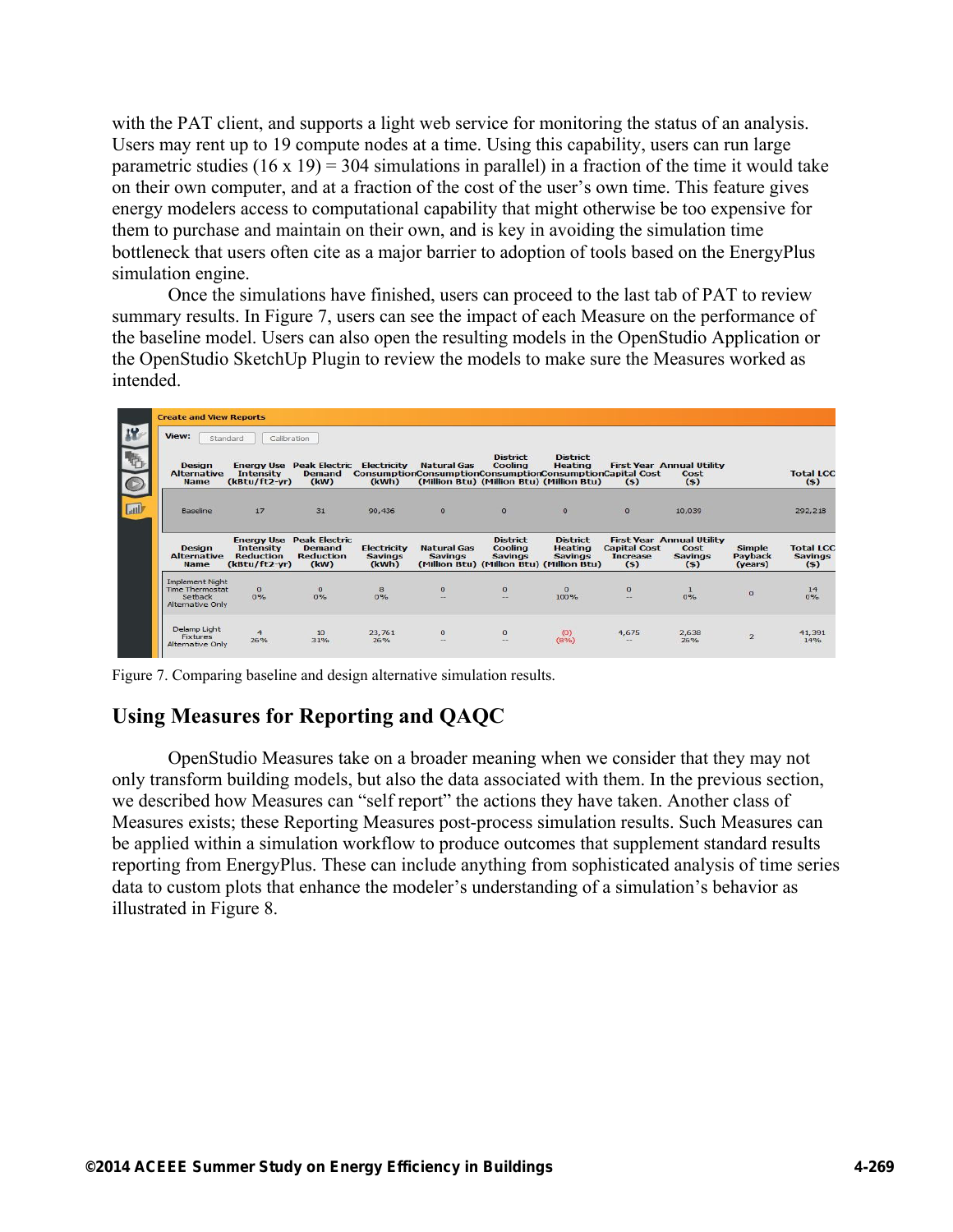

Figure 8. Output from a heat map Reporting Measure displayed in the OpenStudio application.

Codifying energy modeling QAQC knowledge from experts into a format that can be easily and consistently used by beginner and expert modelers is an obvious application for OpenStudio Measures. Lack of confidence in results due to a lack of standardized QAQC procedures is widely considered a problem by the energy modeling community (RMI 2011). One of Xcel's goals was to automate not only "best practice" model quality checks, but also the regulator-mandated protocols for their EDA program. Automated QAQC enabled by an appropriate Measure informs not only the modeler, but also Xcel engineers who must review a large number of submissions to the EDA program. Figure 6 depicts the results on a typical QAQC check applied in Xcel's standard workflow (Long 2013).

## **Measures and Integration with the Xcel EDA Program**

Xcel's EDA program has leveraged Measures extensively. The first step was encouraging the ECs to use the Measures already created by NREL for modeling common ECMs such as reducing lighting power density, improving the performance of the building envelope, etc. To use these Measures, ECs simply drag Measures from their library, fill in a few inputs, and run the analysis. The programming logic for the Measure is available for the EC to review and modify, but generally this is not necessary.

Beyond the initial set of Measures created by NREL, Xcel and DOE are partnering to create a set of Measures to reflect the ECMs suggested by the ASHRAE K-12 School and Office 50% Advanced Energy Design Guides (ASHRAE 2010). These Measures will help ECs who are working on these common building types consider the deeper, more complex ECMs recommended by experts who regularly design high performance buildings. Xcel sees long-term value in paying one expert modeler to create a vetted Measure for an ECM that typically yields high savings, and then distributing this Measure to all of its ECs.

Besides running parametric studies of ECMs, experience has shown that documenting the modeling process and modeling results is the second most time-consuming part of energy modeling. To speed up this step, Xcel has integrated the Xcel EDA-specific reporting and QAQC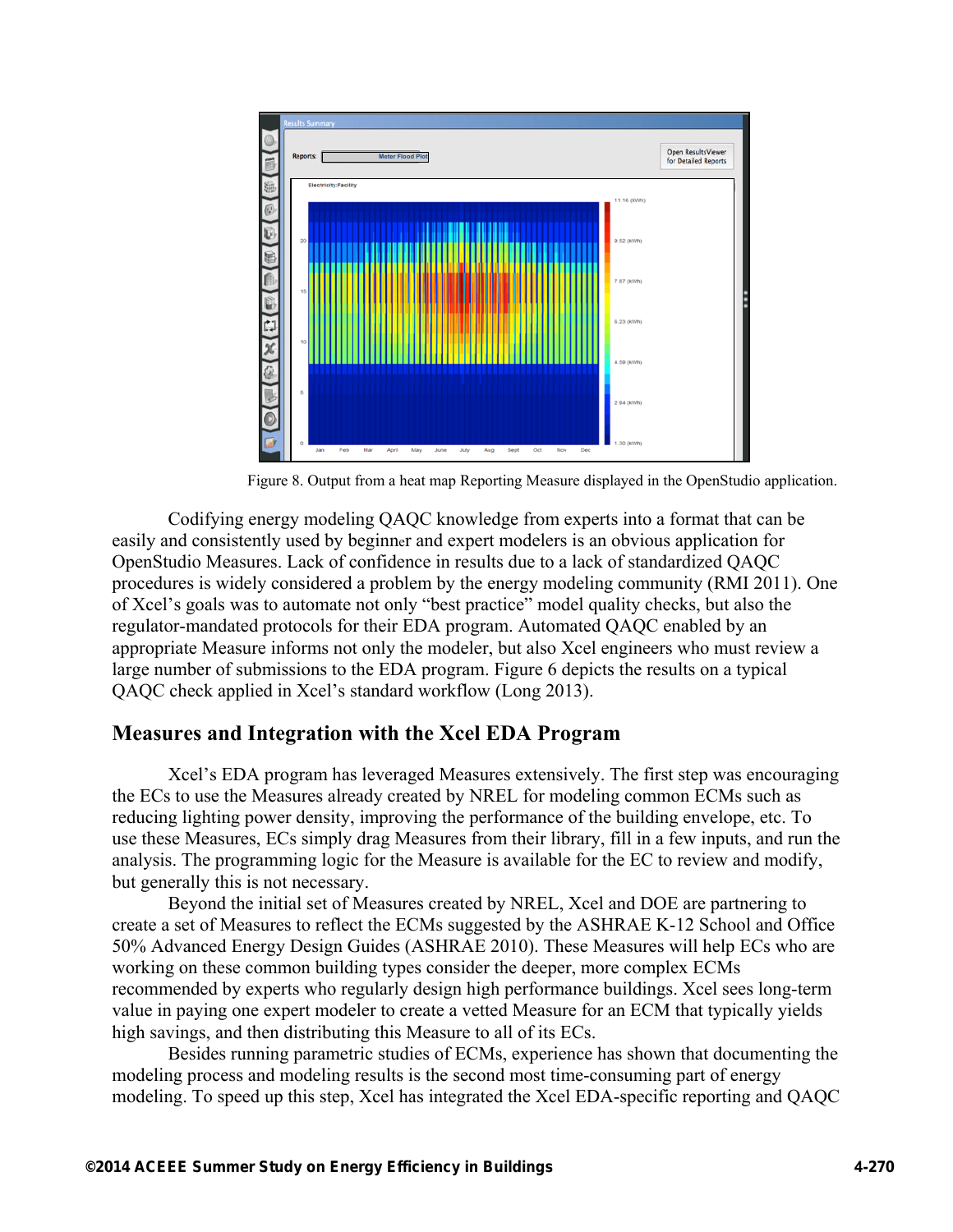Measure described above with a web service called the Energy Design Assistance Project Tracker, or EDAPT (Elling 2014). PAT has the ability to package key results calculated by the Xcel reporting Measure into a singular output file summarizing all of the design alternatives. This output file is uploaded to EDAPT (Elling 2014), which uses the data to populate its own internal reports, but also to generate a template Word document that standardizes modeling results into tables, figures, and boilerplate text extracted from the Measures used in each design alternative. This eliminates the need for the EC to transfer simulation results into a spreadsheet, create tables or plots, and cut and paste them into a document manually. The template document was designed in partnership with the ECs to ensure their need to communicate recommendations to the customer was addressed.

### **Writing New Measures**

OpenStudio's Measure capability was designed to be extensible by practitioners. By clicking the "New Measure" button in PAT, the dialog shown in Figure 9 pops up to gather basic information about a new Measure. This information is used to determine the Measure's location within the BCL taxonomy, but also to capture a high level description of what the measure is intended to do along with a detailed technical description of the modeling implementation. User responses generate a collection of template Measure files that the user may complete to create new modeling capability. The user may also elect to copy an existing Measure as a starting point for a new one.

| New Measure<br><b>Class Name: NewMeasure</b><br><b>Description:</b><br>Replace this text with an explanation of what the measure does in terms that can be understood by a general building<br>professional audience (building owners, architects, engineers, contractors, etc.). This description will be used to create                                                                                                                                                                                                                                                                  |                                                                                                                                 |
|--------------------------------------------------------------------------------------------------------------------------------------------------------------------------------------------------------------------------------------------------------------------------------------------------------------------------------------------------------------------------------------------------------------------------------------------------------------------------------------------------------------------------------------------------------------------------------------------|---------------------------------------------------------------------------------------------------------------------------------|
|                                                                                                                                                                                                                                                                                                                                                                                                                                                                                                                                                                                            |                                                                                                                                 |
|                                                                                                                                                                                                                                                                                                                                                                                                                                                                                                                                                                                            |                                                                                                                                 |
|                                                                                                                                                                                                                                                                                                                                                                                                                                                                                                                                                                                            |                                                                                                                                 |
| reason, the description may include details about how the measure would be implemented, along with explanations of<br>qualitative benefits associated with the measure. It is good practice to include citations in the measure if the description is<br><b>Modeler Description:</b>                                                                                                                                                                                                                                                                                                       | E.<br>reports aimed at convincing the owner and/or design team to implement the measure in the actual building design. For this |
| Replace this text with an explanation for the energy modeler specifically. It should explain how the measure is modeled,<br>including any requirements about how the baseline model must be set up, major assumptions, citations of references to<br>applicable modeling resources, etc. The energy modeler should be able to read this description and understand what<br>changes the measure is making to the model and why these changes are being made. Because the Modeler Description is<br>written for an expert audience, using common abbreviations for brevity is good practice. | ×                                                                                                                               |
| <b>Measure Type:</b>                                                                                                                                                                                                                                                                                                                                                                                                                                                                                                                                                                       |                                                                                                                                 |
| OpenStudio Measure                                                                                                                                                                                                                                                                                                                                                                                                                                                                                                                                                                         |                                                                                                                                 |
|                                                                                                                                                                                                                                                                                                                                                                                                                                                                                                                                                                                            |                                                                                                                                 |
| <b>Taxonomy:</b>                                                                                                                                                                                                                                                                                                                                                                                                                                                                                                                                                                           |                                                                                                                                 |

Figure 9. New Measure dialog.

Measures consist of two main parts. First, the author of a measure defines user inputs. These give the user some flexibility without needing to modify the code of the Measure. Figure 10 below shows the user input for a Measure to replace a forced air heating system with electric baseboard heaters. The author can expose user inputs for things like cost and equipment performance as well.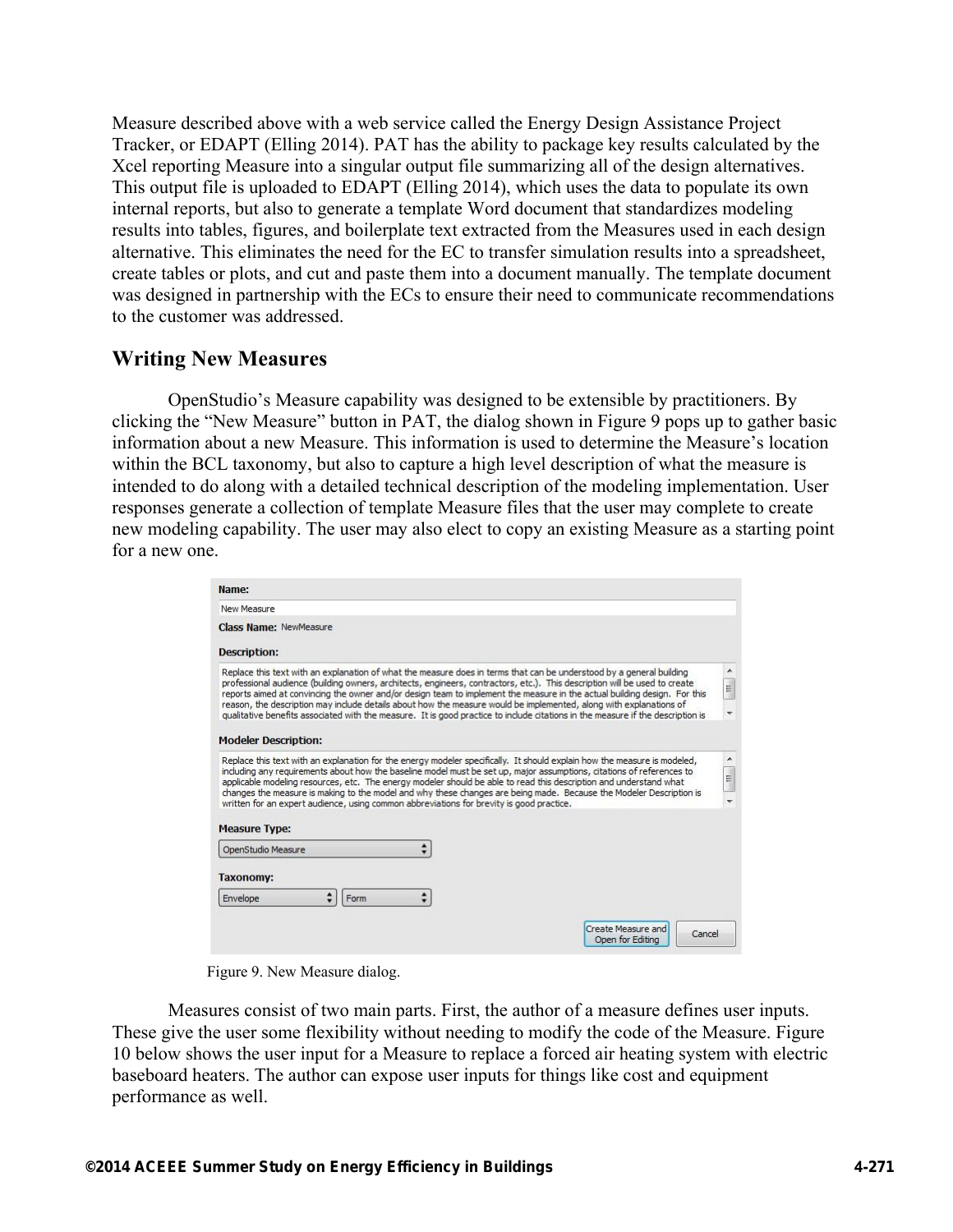```
#define the user inputs
def arguments(model)
 inputs = OpenStudio::Ruleset::OSArgumentVector.new 
 #user input for the name of the air system to remove
  air_sys_name = OpenStudio::Ruleset::OSArgument::makeStringArgument("air_sys_name",true)
  air_sys_name.setDisplayName("Name of the air system to replace")
  inputs << air_sys_name 
 return inputs
end
```
Figure 10. Example user input for a Measure.

The second part of a measure is the logic to define how the model will be altered when the Measure is applied. This logic can be as simple or sophisticated as the author desires. Because all of the inputs to the energy model are programmatically accessible, and because the OpenStudio commands greatly simplify complex actions, Measures can move beyond the realm of text-substitution scripts into complex ECMs like replacing whole HVAC systems or modifying building geometry. Figure 11 illustrates application of a daylighting measure to a model of a school. In this example, the measure removes existing fenestration, replacing it with a combination of daylight and view glass on appropriate façades, adds overhangs and light shelves for glare control, creates skylights for appropriate spaces, and adds daylighting controls.



Figure 11. A single OpenStudio Measure applies a variety of daylighting Measures to a school.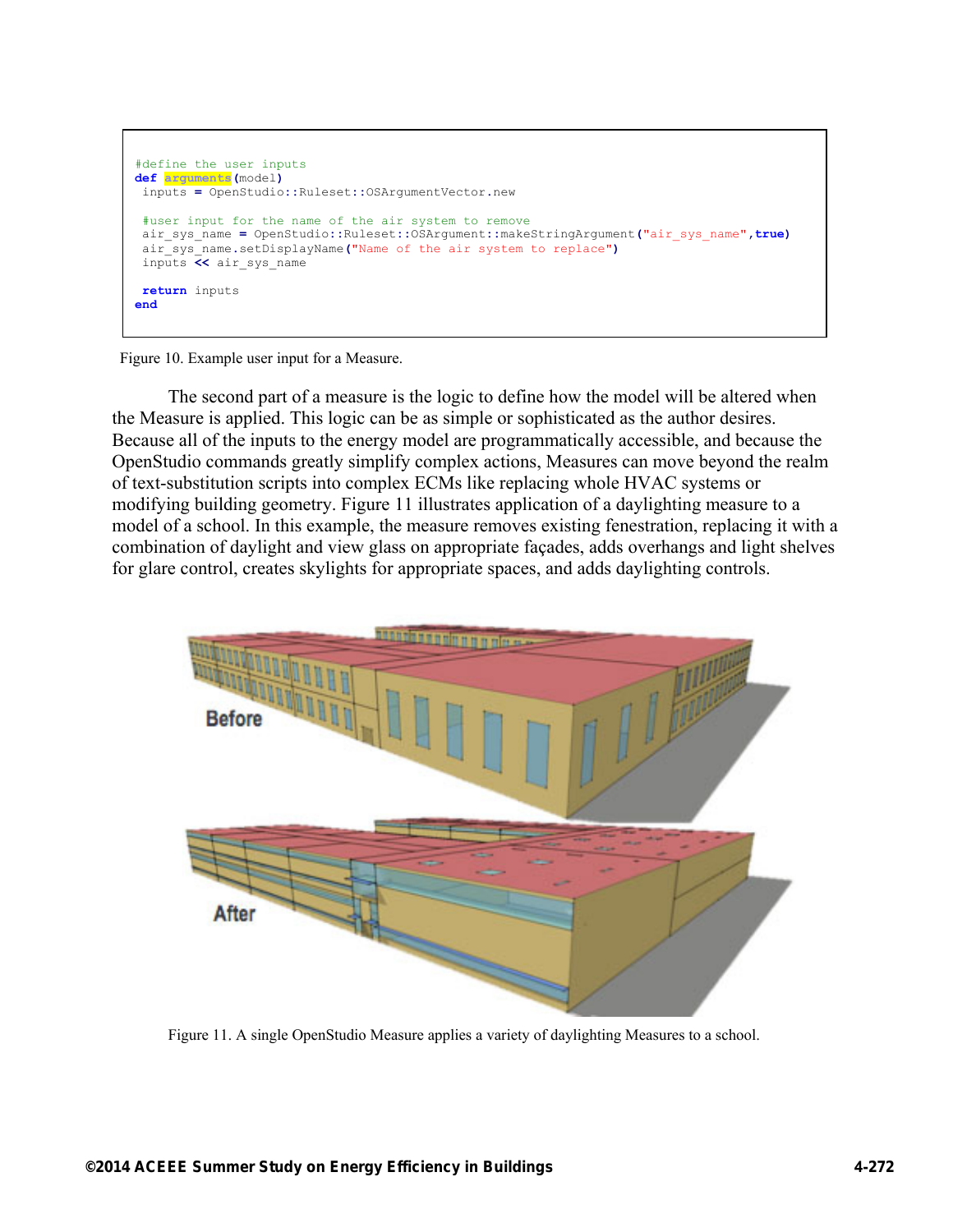Figure 12 below contains the Ruby code for an HVAC measure. This example shows the body of a simple Measure that replaces a forced air heating system with electric baseboard heaters.

```
#define what happens when the measure is run
def run(model, runner, user_arguments)
super(model, runner, user_arguments)
 #assign the user inputs to variables
 air_sys_name = runner.getStringArgumentValue("air_sys_name",user_arguments)
 #find the air system in the model
 air_sys = model.getAirLoopHVACByName(air_sys_name).get 
#log the zones on the air system, then remove it
 zones = air_sys.thermalZones 
 air_sys.remove 
#loop through the zones, create a bb heater, add it to the zone, log action
 zones.each do |zone|
  elec_bb = OpenStudio::Model::ZoneHVACBaseboardConvectiveElectric.new(model)
  elec_bb.addToThermalZone(zone)
  runner.registerInfo("added elec bb heater to #{zone.name}")
end
return true
end
```
Figure 12. Measure logic to replace a forced air system with electric baseboard heaters.

## **Xcel's Experience with PAT and Measures**

Thus far, the ECs using PAT and OpenStudio Measures have found that when Measures exist to represent the ECMs they want to analyze, the process works well and saves time. Since many of them were accustomed to using eQuest, the transition to OpenStudio and EnergyPlus came with a learning curve, but the ECs have found that the tools become more comfortable after one or two projects. The greater challenge is in learning to write custom Measures when they do not yet exist. This requires more effort, and pushes some ECs out of their comfort zone. That said, several ECs have learned how to write their own Measure within the space of their first project and successfully modeled major HVAC system swaps. ECs who already had experience with simple programming (such as Excel VBA macros) have fared best in this regard. As the number of publicly-accessible Measures created by NREL, other National Laboratories, universities, and other parties grows, there will be more ECMs already covered and more example Measures that may be modified in the case that an ECM hasn't yet been modeled.

### **Conclusions and Future Work**

As minimum energy efficiency standards increase, EDA programs are programs are finding it more difficult to achieve cost-effective energy savings. In order to retain value, the utilities and their ECs must learn how to perform energy modeling more cheaply and effectively. Based on initial analysis of the first few months of using this new system, Xcel has found that using Measures and PAT helps its EDA program remain viable by making energy modeling cheaper while finding equal or deeper savings without sacrificing quality.